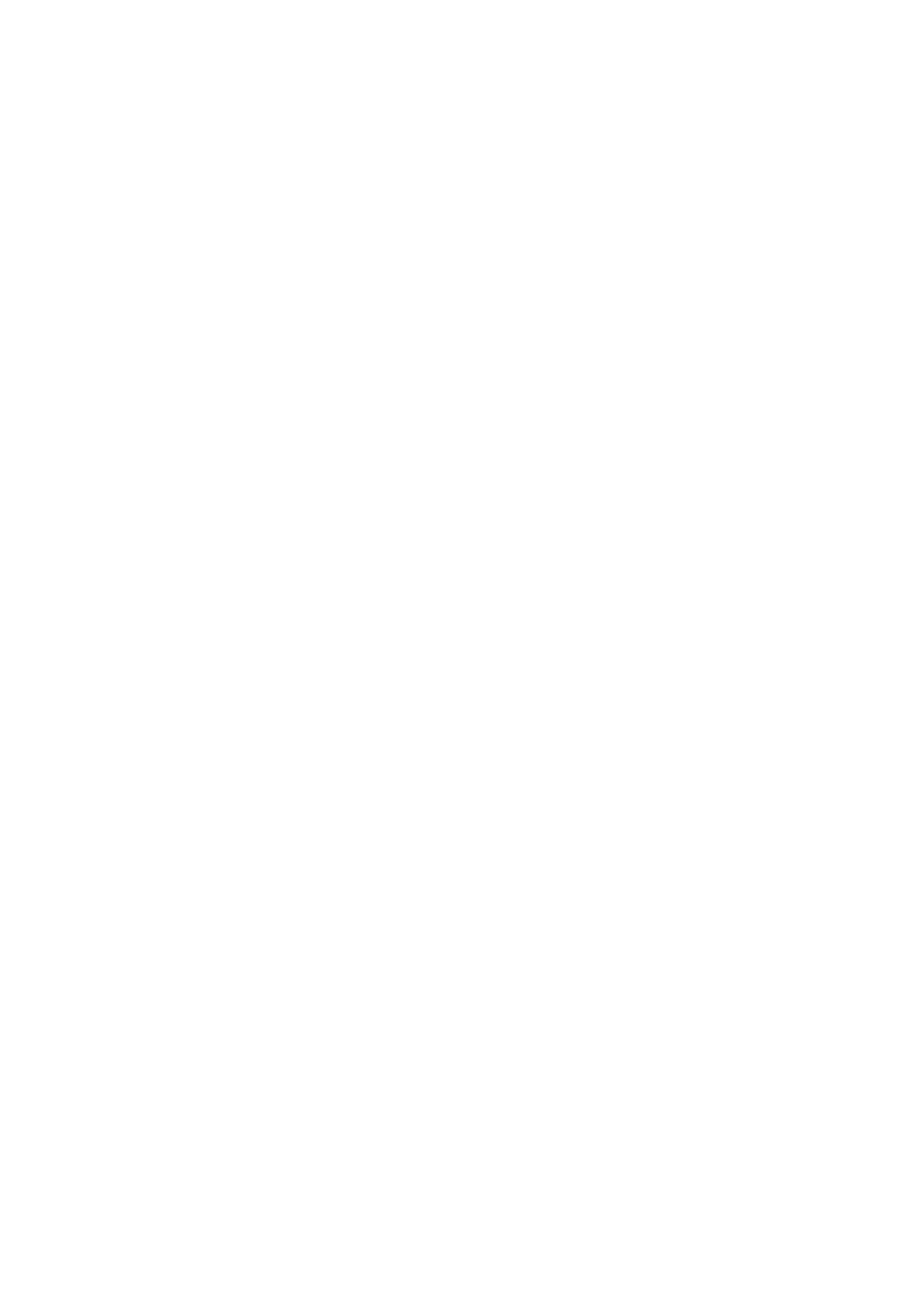

### **1 Apologies**

There were no apologies.

#### **2 Declaration of Interest**

There were no declarations of interest.

#### **3 Confirmation of Minutes**

Resolution number IMSB/2020/28

MOVED by IMSB Member G Wilcox, seconded by Deputy Chairperson T Henare:

That the Independent Māori Statutory Board:

a) confirm the ordinary minutes of its meeting, held on Monday, 8 June 2020, including the confidential section, as a true and correct record.

### **CARRIED**

#### **4 Extraordinary Business**

There was no extraordinary business.

## **5 Financial Management Report May 2020**

Resolution number IMSB/2020/29

MOVED by IMSB Member T Hohneck, seconded by IMSB Member L Ngamane:

That the Independent Māori Statutory Board:

a) receive the Financial Report for May 2020.

### **CARRIED**

### **6 Board Strategic Priorities Progress Report**

Resolution number IMSB/2020/30

MOVED by IMSB Member J Smith, seconded by IMSB Member T Hohneck:

That the Independent Māori Statutory Board:

a) receive the Board Strategic Priorities Progress Report for July.

### **CARRIED**

# **7 Update on Māori Outcomes budget and the Auckland Council 2020/21 Annual Budget process**

Resolution number IMSB/2020/31

MOVED by Chairperson D Taipari, seconded by Deputy Chairperson T Henare:

That the Independent Māori Statutory Board: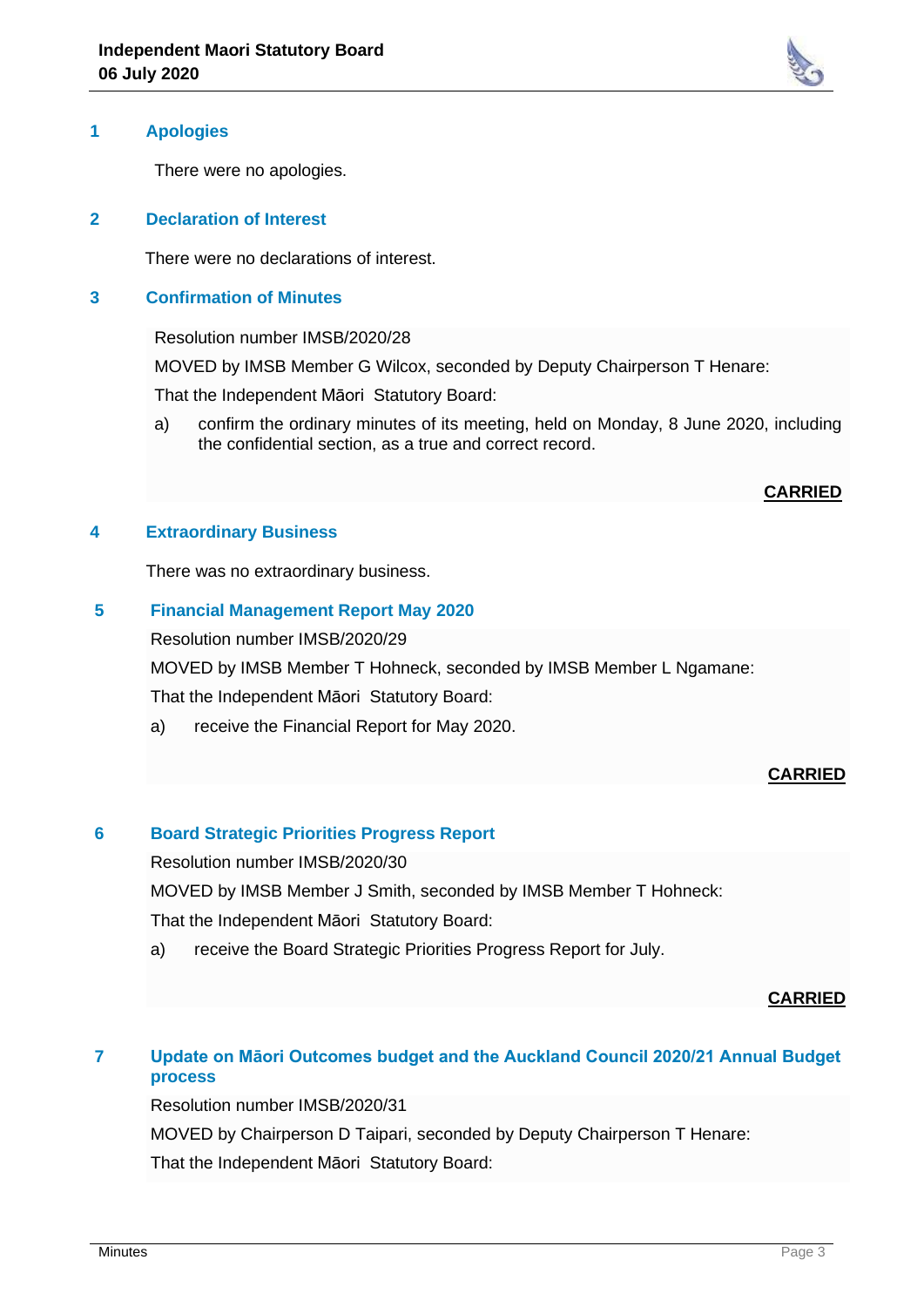

- a) receive the report on the Māori outcomes budget and the Auckland Council 2020-21 Annual Budget process.
- b) note that this report provides:
	- i. an update on the state of delivery of Māori Outcomes projects and programmes prior to and during the COVID-19 lockdown period (over January-May 2020); and
	- ii. an assessment of the implications of the Auckland Council Draft Emergency Budget 2020/21 for the baseline Māori Outcomes budget.

## **CARRIED**

## **8 Rangatahi – Digital Inequity Report**

Resolution number IMSB/2020/32

MOVED by Deputy Chairperson T Henare, seconded by IMSB Member T Kake:

That the Independent Māori Statutory Board:

- a) receive the Rangatahi Digital- Inequity Report.
- b) note and accept the key advocacy positions and action points for rangatahi digital inequity and connectivity:
	- i. The Board advocates for a robust digital audit for Māori living in low-socio economic communities to measure the digital capability and capacity and impact on wellbeing;
	- ii. The Board advocates for affordable access to digital technology for Māori students and in particular those living in low-socio economic communities;
	- iii. The Board advocates for Auckland Council to provide free wifi access in public spaces that are frequently visited and are accessible to Māori, e.g. marae, sports grounds, leisure centres, churches, shopping centres and schools;
	- iv. The Board advocates for at least 27 local libraries in south and west and also make available digital devices such as laptops that could be borrowed, similar to lending books; and
	- v. The Board advocates for all homes to have affordable access to the internet by way of supporting whānau living in low socio-economic communities with a subsidy.

#### **CARRIED**

### **9 Advocacy Position Paper on Mana Whenua and Mataawaka Participation in Spatial Plan Development**

Resolution number IMSB/2020/33

MOVED by Deputy Chairperson T Henare, seconded by IMSB Member T Hohneck:

That the Independent Māori Statutory Board:

a) receive and endorse the report Advocacy Position Paper on Mana Whenua and Mataawaka Participation in Spatial Plan Development.

### **CARRIED**